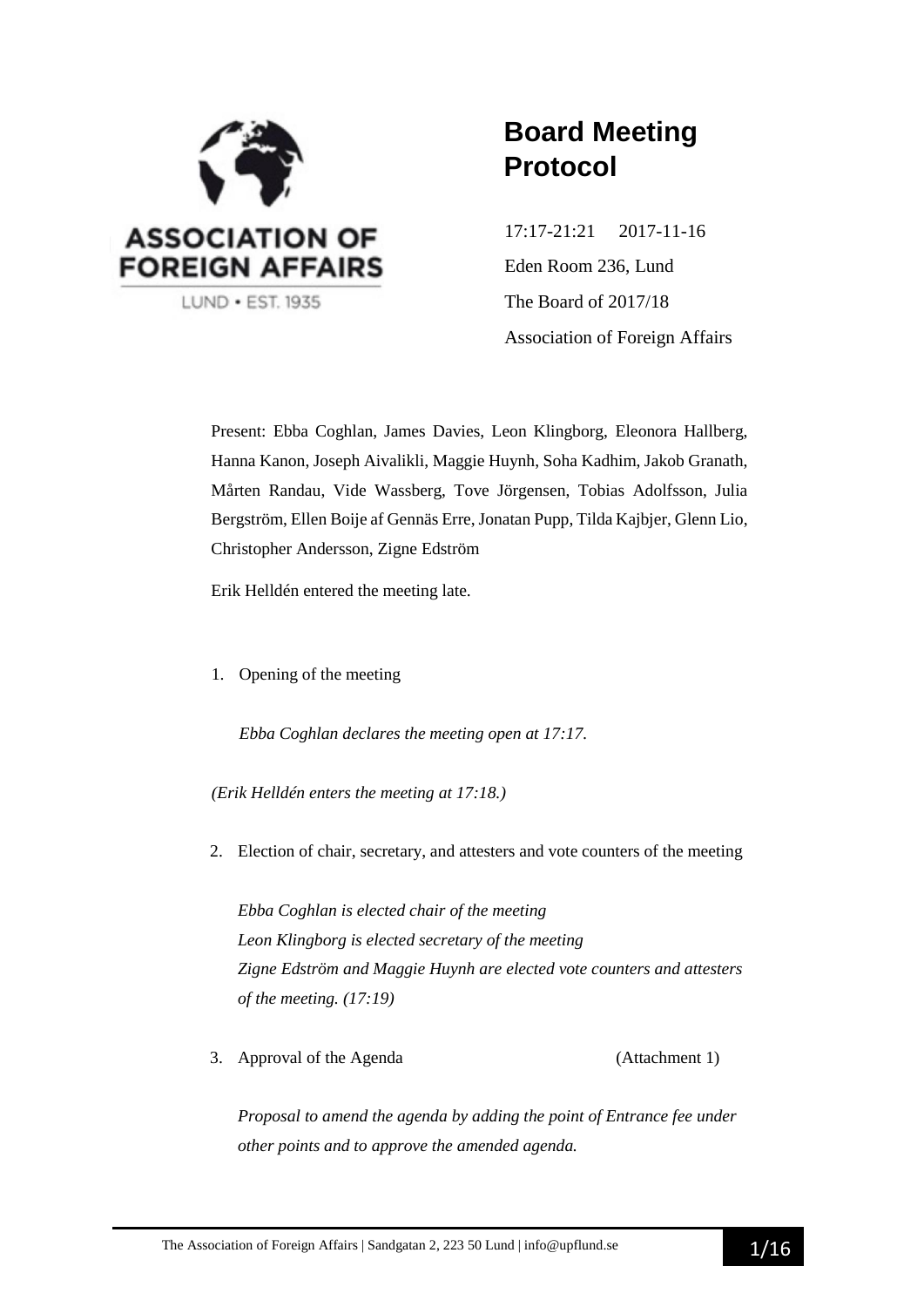4. Presidium reporting

#### President

- *Membership survey is going to be carried out by Michal Gieda on Monday the 27th of November.*
- *A workshop will be held on the 10th of December about the role of Board Members and Heads of Committees followed by a hangout during the evening.*
- *Advent Board hangouts on weekends in December will be held.*
- *The Presidents are proceeding with individual talks with all board members.*
- *The Folkuniversitet grant is going well, only minor changes needed in some of the applications.*
- *On the 14th of December UFS Administrator Daniel Kjellén will meet us on a lunch meeting.*
- *-* Skanör kick out for the Board will be the  $2^{nd}$  to  $3^{rd}$  of *February.*
- *Meetings for Board Members with the presidents will have to be at lunch or after 16 from now on.*
- *On the 28th of November the Austrailian Ambassador will come for a fika with UPF, a limited number of UPF Members will be able to participate. The Ambassador might be interviewed by Webzine.*

#### Secretary

- *There is now a membership box for signing up new members on Mondays in the office.*

### UFS Representative

- *The UFS board has made a PC-decision to nominate Taffan Ako Sharif as LSU´s Youth Representative to the General*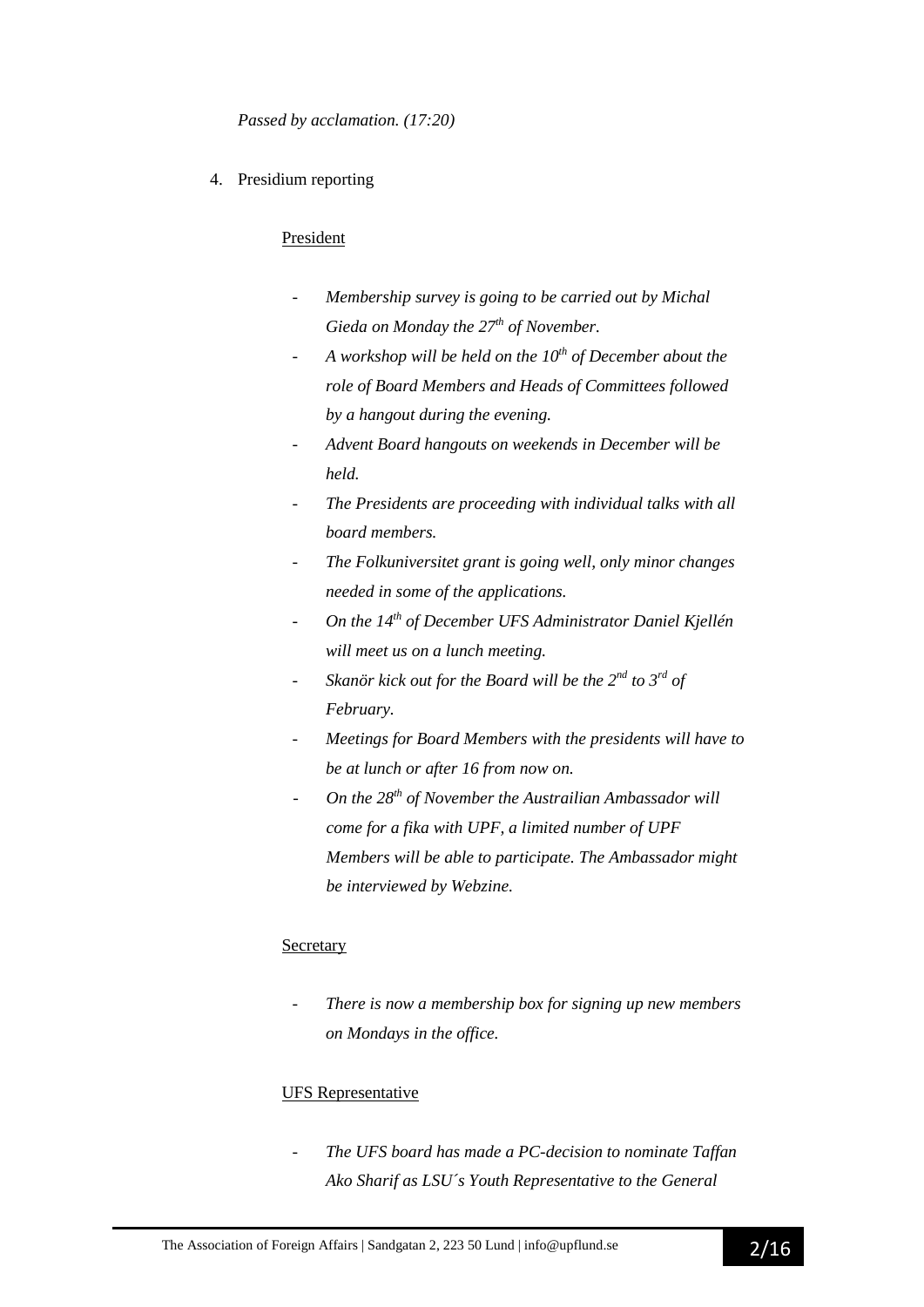*Assembly and Emma Brandstedt as LSU´s Youth Representative to the High-Level Politcal Forum on Sustainable Development.*

- *The price for the UFS presidents trip to Sälen has been raised and it needs to be considered how much of the cost is to be funded by UFS.*

*Discussion in the board about how UFS Representative Julia Bergström should vote when the matter is raised on the next UFS board meeting.*

*The Board thinks that UFS should fund no more than 3 000 SEK of the costs of each of the presidents.*

- *Rosaline Marbinah, previous president of UFS has been elected Vice President of LSU.*
- *Board meeting for UFS will be held on the 17th of November.*
- The UFS Convention is coming up, starting on the  $17<sup>th</sup>$  of *November.*
- *Possible Musikhjälpen related events should be communicated through UFS.*

### Treasurer

The credit card is missing and therefore UPF might want to *get a new one.*

### Head of IT

- *Fragments of UPF´s history have been put up on the website, for example details about prominent lecturers.*
- The work on the visuals of the website is continuing
- 5. Alumni Network/Senior Collegium

*Will be discussed under the point Motions.*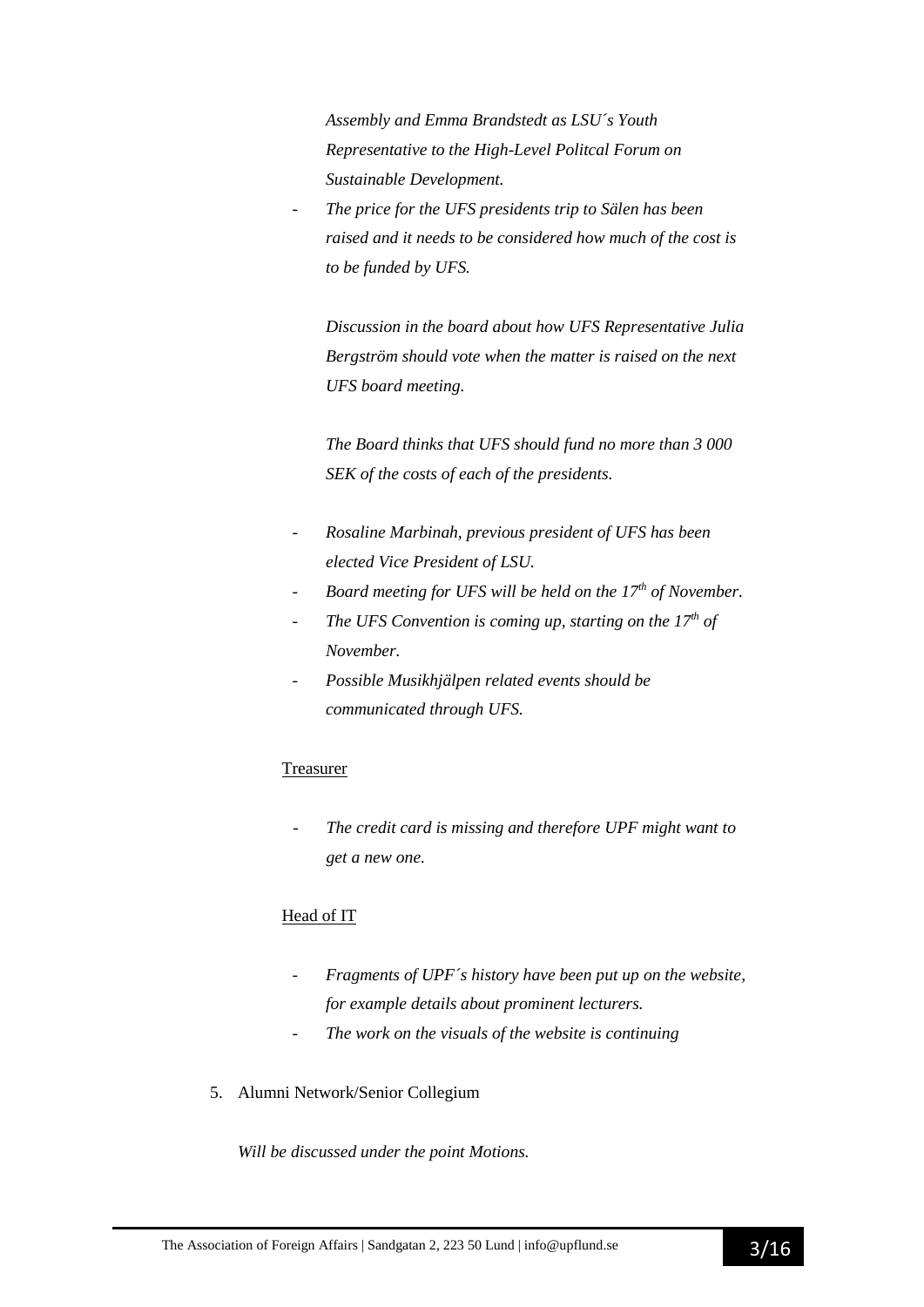6. The Israeli Ambassador Lecture – a follow up

*A UPF Member who had not signed up for the Israeli deputy ambassador lecture in time was refused entry. The member was of the understanding that things were not conducted in a correct way. The Crisis Group have been in contact with the member and the situation has since been neutralized.*

*Discussion in the Board about the event.*

*Suggestion to have a meeting with the Crisis Group to evaluate the routines of the Crisis Policy on basis of recent events.* 

*Suggestion to include in the Crisis Policy and Handover documents that there should always be a Board decision when hosting closed lectures.*

*(Break at 18:31) (Chair Ebba Coghlan declares the meeting open at 18:43)*

7. Election of the Project Integration Coordinators (Attachment 2)

*Leon Klingborg and Jonatan Pupp declare themselves biased (Jäviga) and will not be taking part in discussion or decision on this point.*

*Proposal to accept that Ebba Bergström, Caroline Asker, and Markus Hellström acted as the Election Committee for the nominations of the Managers and Deputy Managers of Project Integration the year of 17/18. Passed by acclamation. (18:49)*

*Miriam Steinwall, Fanny Teppe, Adrianna Sica, and Sofia Isaksson have presented their candidacy for the positions.*

a) Election of Project Manager of Project Integration

*The Election Committee nominates Miriam Steinwall for the position as Project Manager of Project Integration.*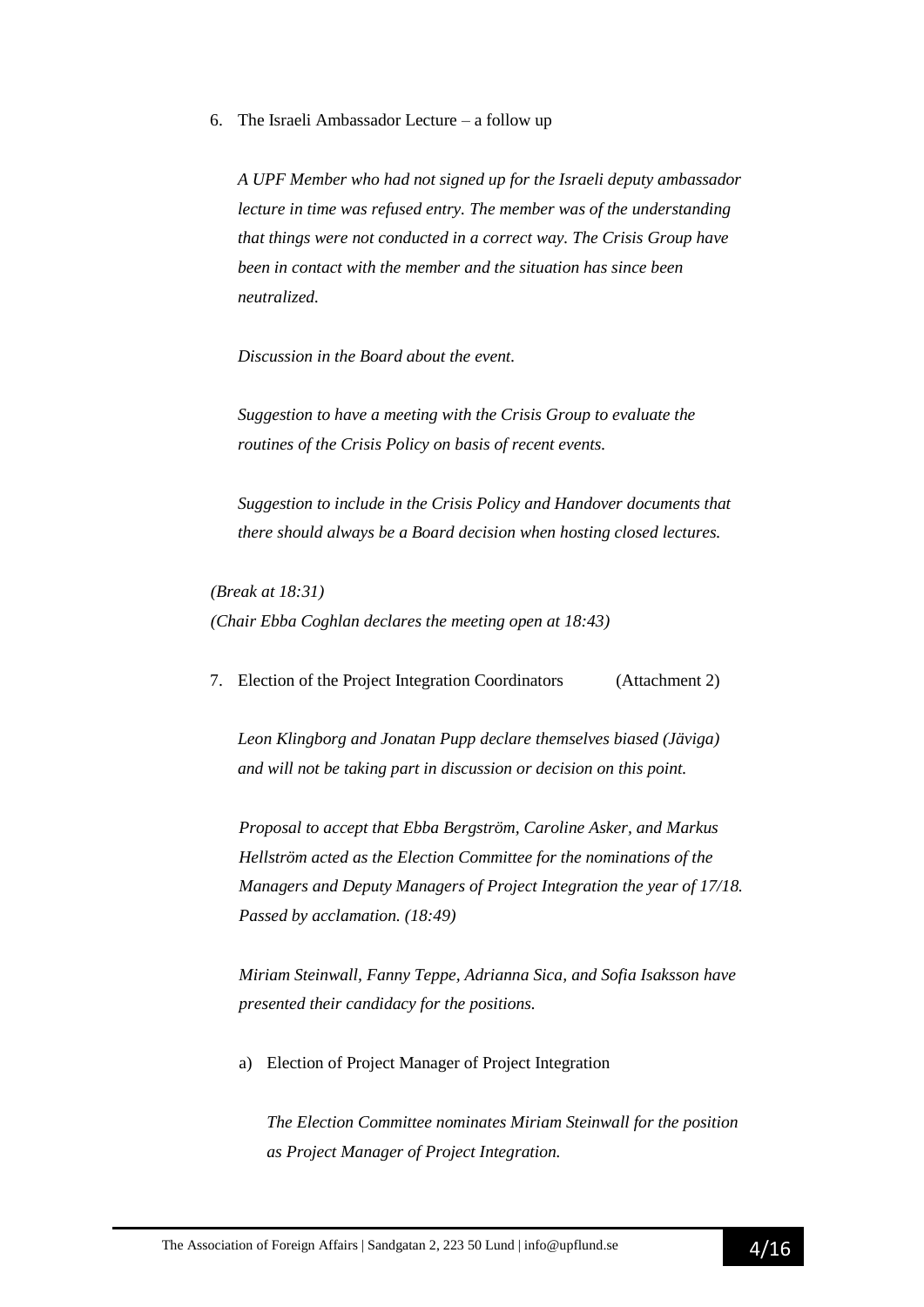*Discussion in the Board about the candidates.*

*Proposal to elect Miriam Steinwall as Project Manager for Project Integration. Passed by acclamation. (18:58)*

b) Election of Deputy Project Manager of Project Integration

*The Election Committee nominates Fanny Teppe for the position as Deputy Manager of the Project Integration.*

*Discussion in the Board about the candidates.*

*Proposal to elect Fanny Teppe as Deputy Manager of Project Integration. Passed by acclamation. (19:01)*

c) Election of Deputy Project Manager of Project Integration

*The Election Committee nominates Arianna Sica for the position as Deputy Manager of Project Integration.*

*Discussion in the Board about the candidates.*

*Proposal to elect Adrianna Sica as Deputy Manager of Project Integration. Passed by acclamation. (19:07)*

- 8. Motions
	- a) Motion: Meet, Talk, Change!!! (Attachment 3)

*The author of the motion would be willing to be a part of managing the project if elected and does not think that it would need a lot of money.*

*Discussion in the Board about the motion.*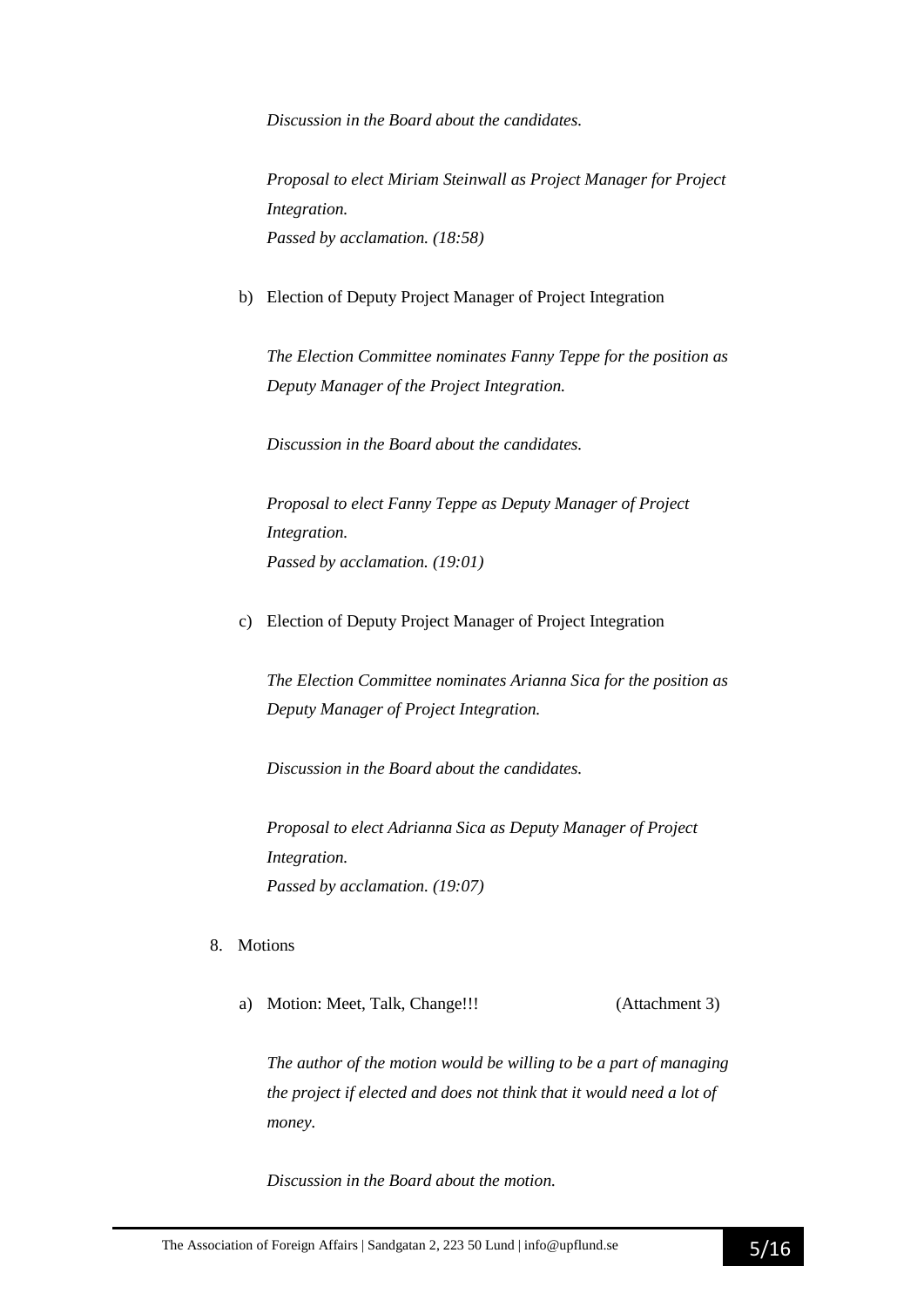*End of debate. (19:42)*

*The Board believes that the thought behind the motion is good and creative but has some questions and objections regarding the practicalities of the motion. Therefore, the Board does not want to accept the motion as it is, but would like to try to initiate some kind of practice on the topic.* 

*Proposal to accept the motion as it is written. Failed by acclamation. (19:51)*

*(Hanna Konon leaves the meeting at 19:53)*

b) Motion about restarting the Senior Collegium (Attachment 4)

*Leon Klingborg, Maggie Hyunh, and Tove Jörgensen present the motion to the Board.*

*Discussion in the Board on the motion.*

*End of debate. (20:24)*

*Proposal to make the restart of the Senior Collegium, as the alumni network of the Association of Foreign Affairs, the project of the Association of Foreign Affairs for the working year of 2017-2018. Passed by acclamation. (20:29)*

*Proposal to delegate the task of managing the project to four (4) Board Members, entitling them, the Board or the Election Committee to recruit more Board Members and/or Regular Members as they would see fit. Passed by acclamation. (20:30)*

*Proposal to allocate the remained of the project budget post to the starting up of the Senior Collegium.*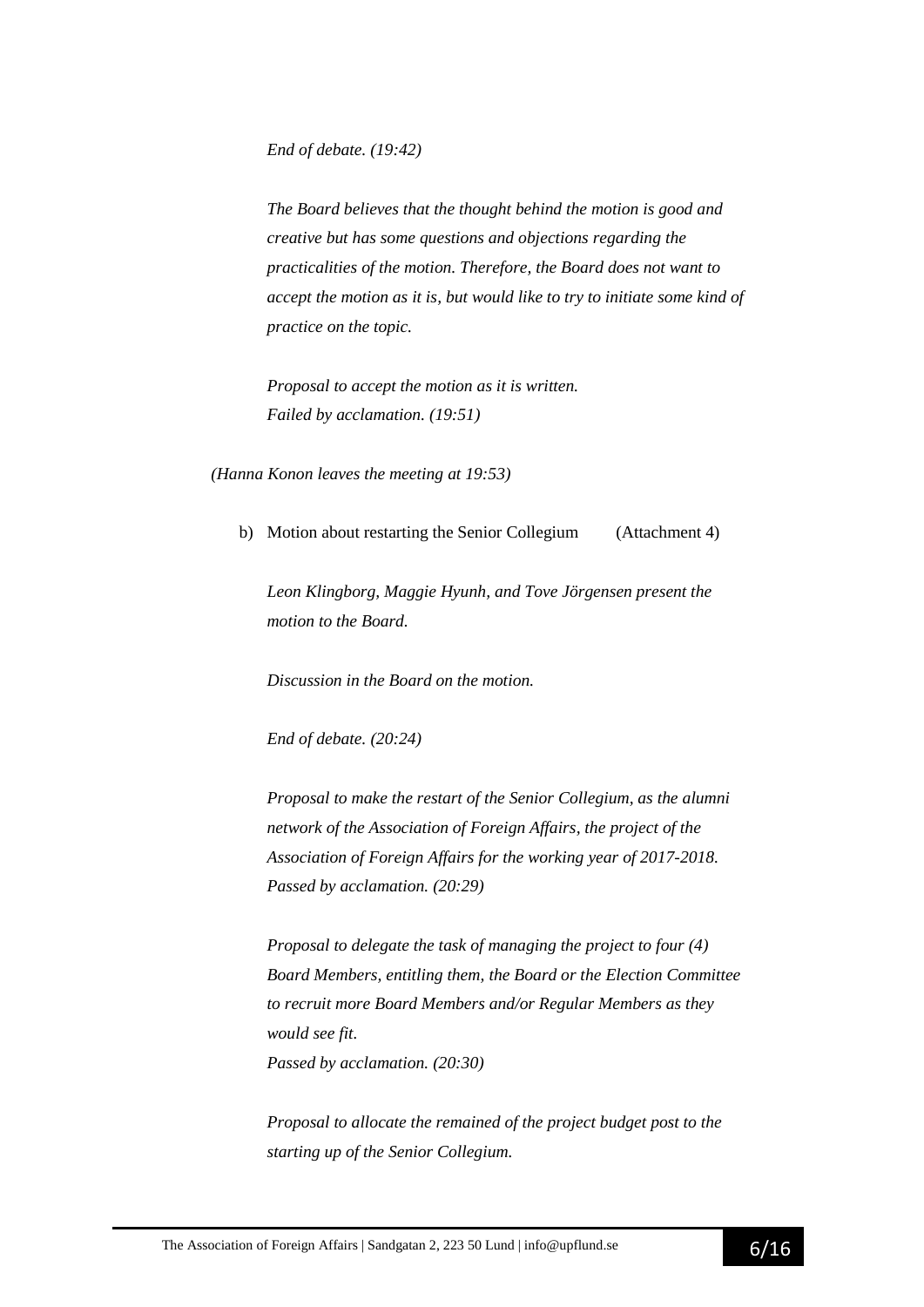*Passed by acclamation. (20:30)*

*(Break at 20:31) (Chair Ebba Coghland declares the meeting open at 20:43)*

> *Proposal to delegate the task of managing the project of Starting up the Senior Collegium to Tove Jörgensen, Maggie Huynh, Leon Klingborg, and Maximin Orsero and to recruit Soha Kadhim as a fifth board member involved in managing the project. (20:43)*

9. Committee reporting

#### Webzine Committee

- *The theme week, A Brighter Future, will be held with five (5) articles.*
- *Interviews with the Australian ambassador and Raul Wallenberg president will be carried out.*

#### Career Committee

- *Commissioner Cecilia Malmström is invited to do a prep course and maybe hold a lecture. She has expressed interest.*
- *Prep course holders are nearly all booked and have an even gender balance.*
- *The Career Committee have received a grant of 12 000 SEK.*
- *There might be a possibility of partnership with a company, further details to come.*
- *The Networking Event is coming up on the 29<sup>th</sup> of November. The Career Committee wants to have cooperation with the Lecture Committee on the event. Career might also raise the entrance fee on the event to control the number of participants.*

#### Activity Committee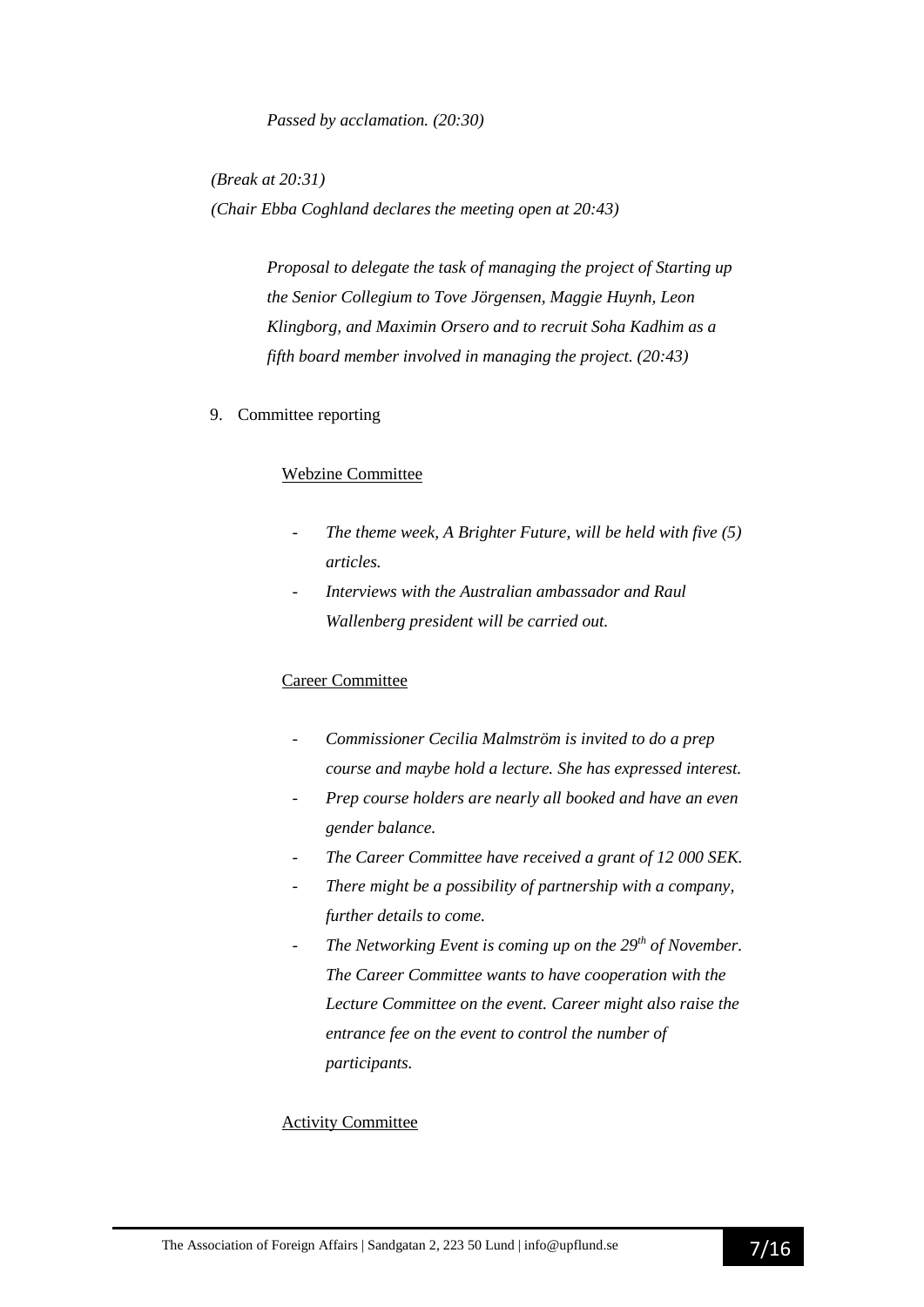- *The Nobel Sittning, which is to be held on the 8th of December, has sold out. The Activity Committee is looking for Toast Masters for the evening. Any profit from the evening will go to Musikhjälpen. Heads of Committees are to nominate a member of their committee to get an honorary price at the sittning.*
- *There will be a baking workshop on the 11<sup>th</sup> of December in order to raise money for Musikhjälpen.*

#### Magazine Committee

- *The first issue of the Magazine is now out.*
- *The Heads of the Magazine Committee have appointed a committee member with extra responsibility for the layout in upcoming magazines this year.*
- *First theme week, A Brighter Future, is coming up.*
- *A lot of magazines came back after being sent out because of faulty addresses. Some UPF Members have not received their magazines and have not been able to find theirs among the returned ones.*

#### Travel Committee

- *- The first travel of this working year will begin on the 24th of November and go to Taipei, Taiwan.*
- *- Travelers are going to visit a lot of interesting people and institutions in Taiwanese society.*
- *- On the 11th of December representatives of the delegation from Taiwan to Sweden will visit us and hold a lecture.*

### PR Committee

- *- Work on this year's Christmas calendar will soon begin.*
- *- The PR Committee is working on a "year-review" film to be shown on the ball the 5th of May.*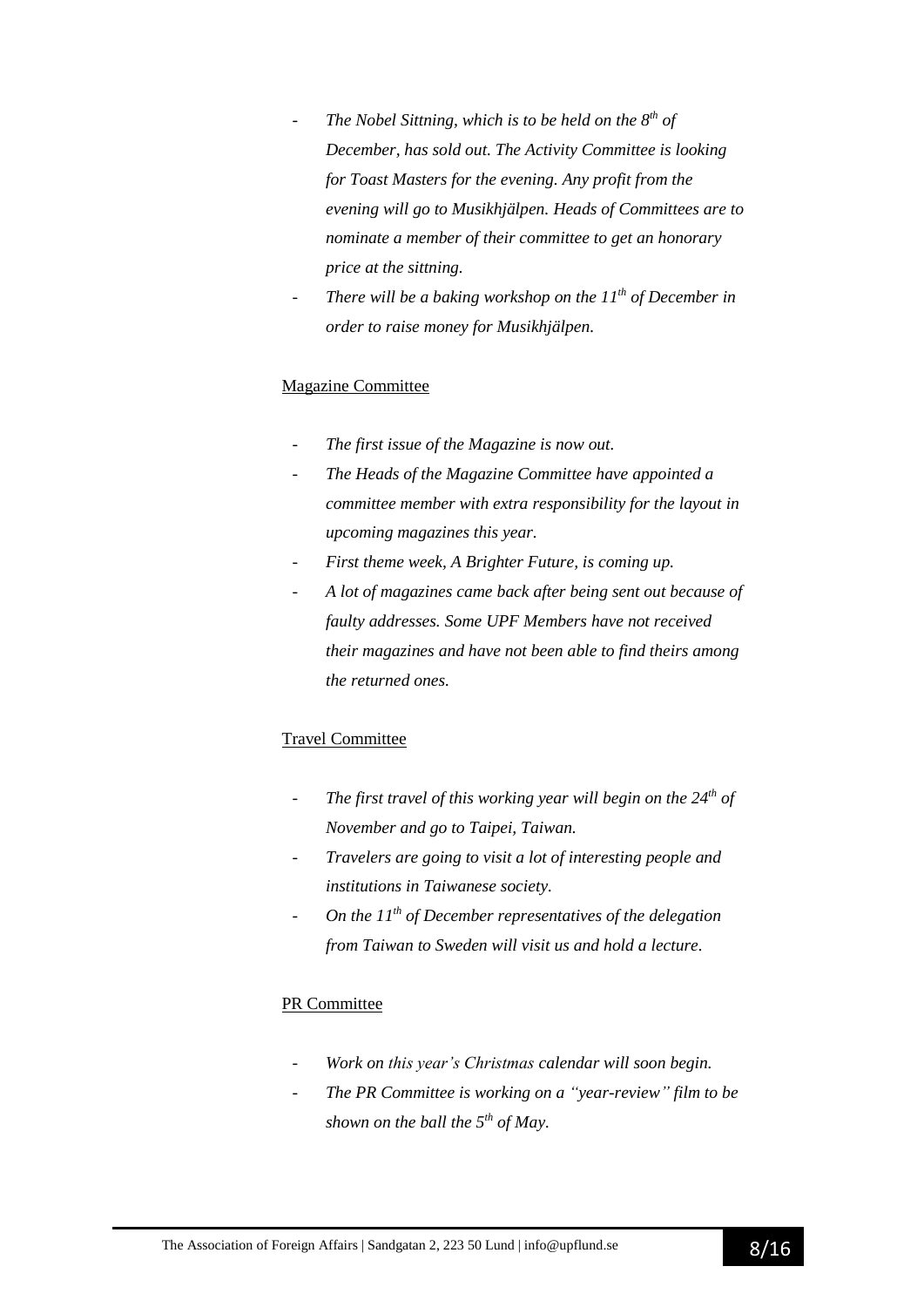*- A snapchat account will be created for the committees to use when they want to.*

#### Lecture Committee

- *The Heads of the Lecture Committee were very satisfied with the lecture on torture on the 15th of November.*
- *The gender balance is currently an issue, but an equal balance can still be achieved.*
- *The Lecture Committee might have to buy some new electronic equipment because of wear.*
- *The Raul Wallenberg Institute wants someone from UPF to lead the Q&A on the Anna Lindh Lecture the 27th of November.*

#### 10. Other points

a) Entrance fee

*Christopher Andersson suggests that we raise the entrance fee to make the incentive to become a member higher when attending one of our lectures.*

*Discussion in the Board on the suggestion.*

*No decision or consensus reached.*

11. Confirmation of next board meeting

*President Ebba Coghlan informs the Board that the next Board Meeting will be held on the 7 th of December at 17:00.*

12. Meeting adjourned

*Chair Ebba Coghlan declares the meeting adjourned at 21:21.*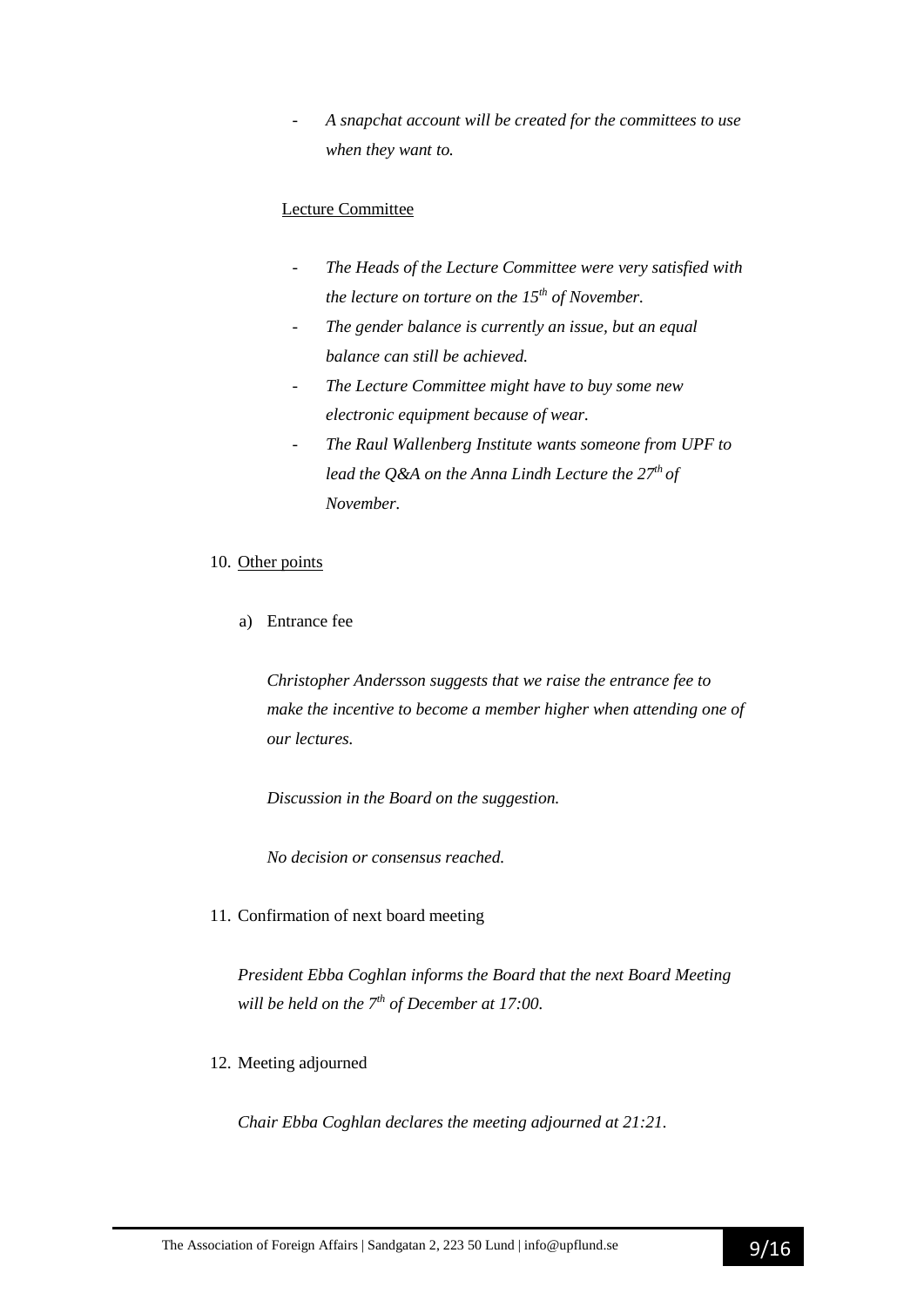Leon Klingborg, Secretary Ebba Coghlan, President

Zigne Edström, Attester Maggie Huynh, Attester

*\_\_\_\_\_\_\_\_\_\_\_\_\_\_\_\_\_\_\_\_\_\_\_\_\_ \_\_\_\_\_\_\_\_\_\_\_\_\_\_\_\_\_\_\_\_\_\_\_\_\_* 

\_\_\_\_\_\_\_\_\_\_\_\_\_\_\_\_\_\_\_\_\_\_\_\_\_ \_\_\_\_\_\_\_\_\_\_\_\_\_\_\_\_\_\_\_\_\_\_\_\_\_

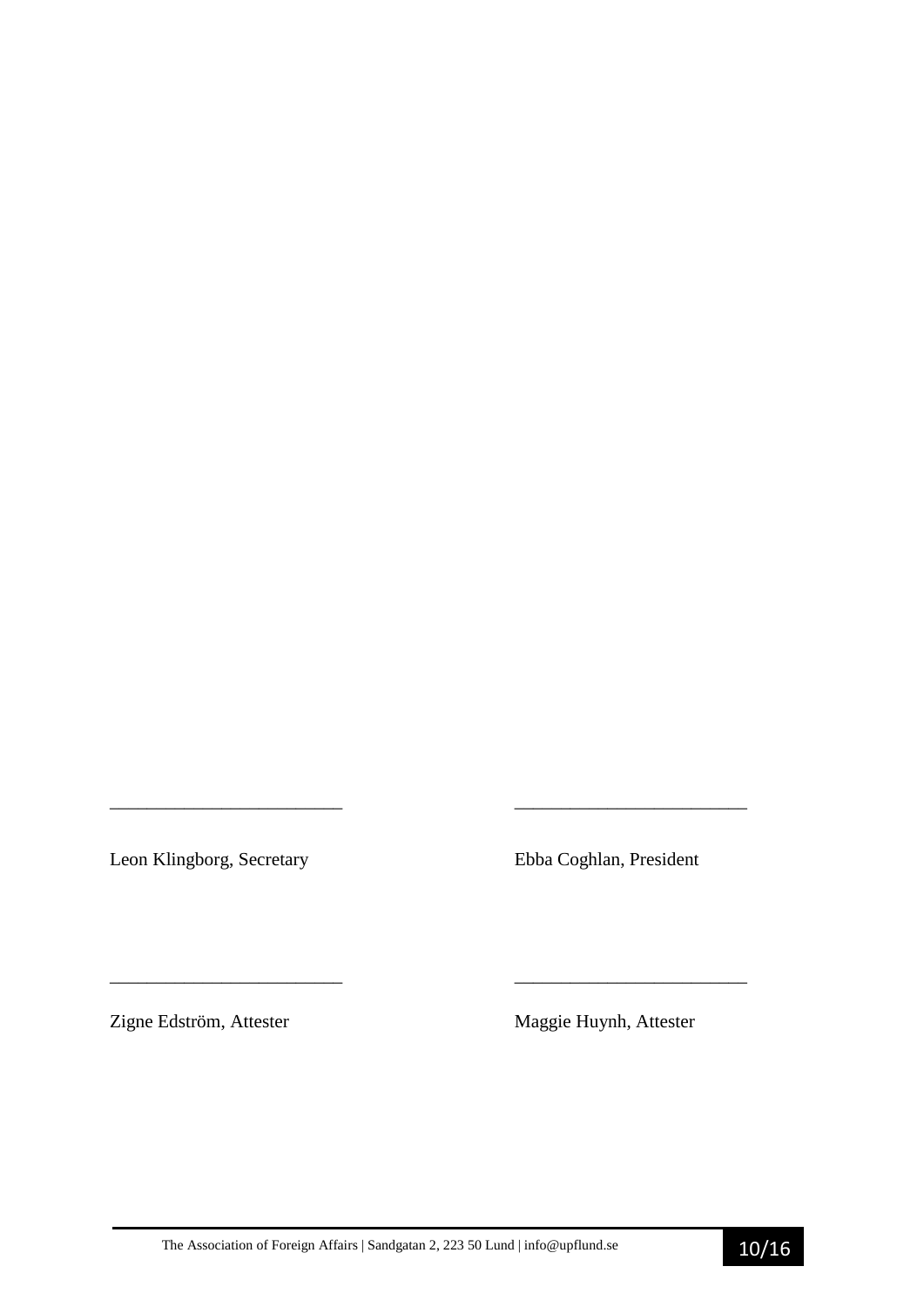

LUND . EST. 1935

## **Board Meeting**

2017-11-16, 17:00 – 20:00 Venue: Eden Room 236

- 1. Opening of the meeting
- 2. Election of chair, secretary, attesters and vote counters of the meeting
- 3. Approval of the agenda
- 4. Presidium reporting
- 5. Alumni Network/Senior Collegium
- 6. The Israeli Ambassador Lecture a follow up
- 7. Election of the Project Integration Coordinators
	- 1. Election of Project Manager of Project Integration
	- 2. Election of Deputy Project Manager of Project Integration
	- 3. Election of Deputy Project Manager of Project Integration
- 8. Motions
- 9. Committee reporting
- 10. Other points
- 11. Confirmation of next board meeting
- 12. Meeting adjourned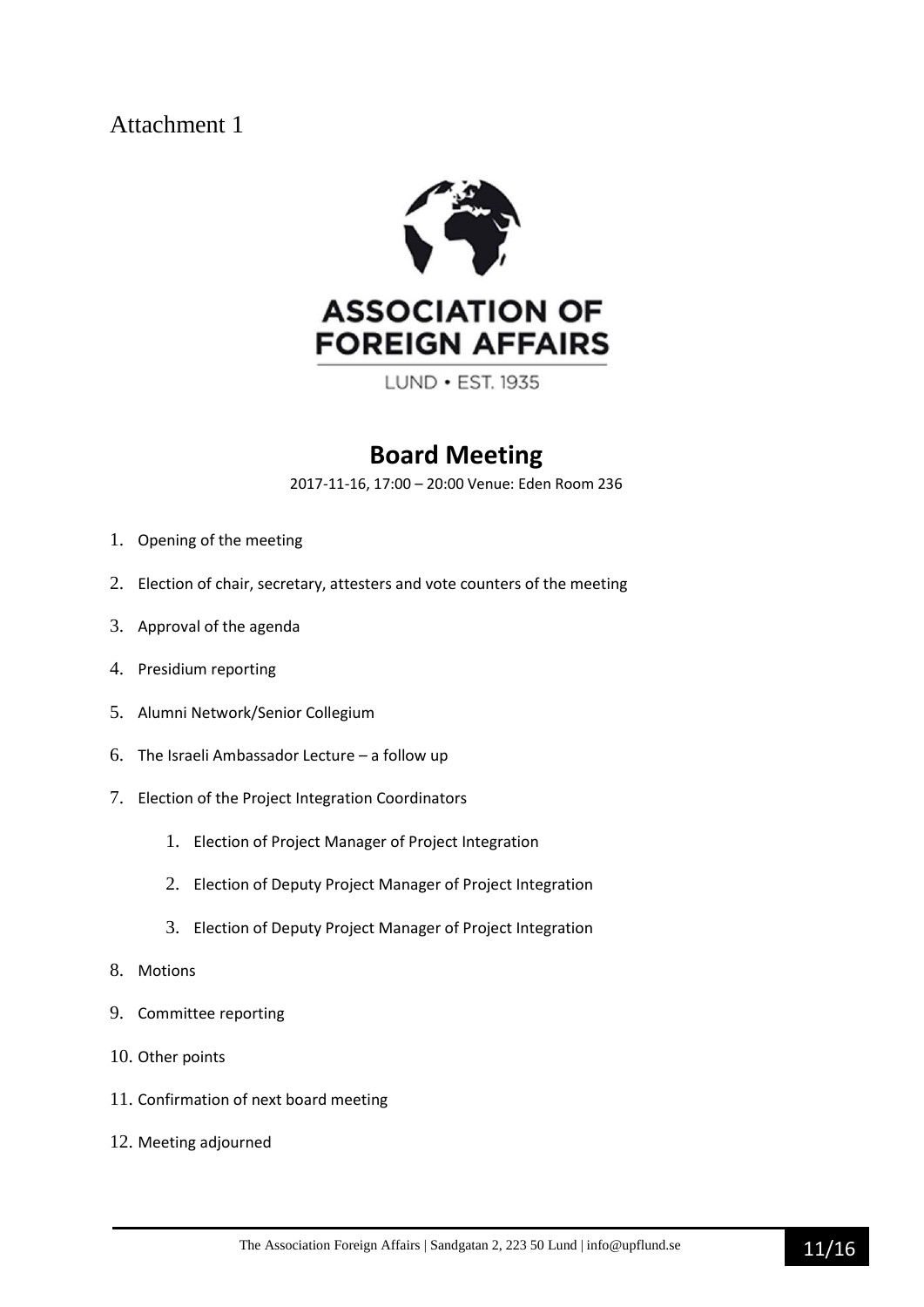The Election Committee for Project integration 2017/2018 has decided to nominate Miriam Steinwall, Fanny Teppe and Arianna Sica for the core group of Project Integration 2017/2018.

The Election Committee would like to nominate Miriam Steinwall as Project Manager. Miriam is ambitious and has a clear vision of what Project Integration could accomplish as a part of the Association of Foreign Affairs. She has shown concrete leadership qualities and the capability to work well within a team. We believe that her experience in UPF and understanding of the association's needs will be useful assets for working closely with the board.

The Election Committee has decided to nominate Fanny Teppe as Deputy Project Manager. Fanny is driven, motivated and has displayed extensive communication skills through her professional experience in external relations. She has shown an understanding of working with diverse groups of people and a capability to solve problems in an intercultural setting.

The Election Committee wants to nominate Arianna Sica as Deputy Project Manager. Arianna has experience from managing a student organization dealing with complex social issues and has high and clear ambitions for the project. We believe that Arianna will be a great asset for the project group, as she is level headed and open minded.

These three individuals all showed clear ideas and a strong interest for Project Integration, which we believe are key qualities in the development of the project.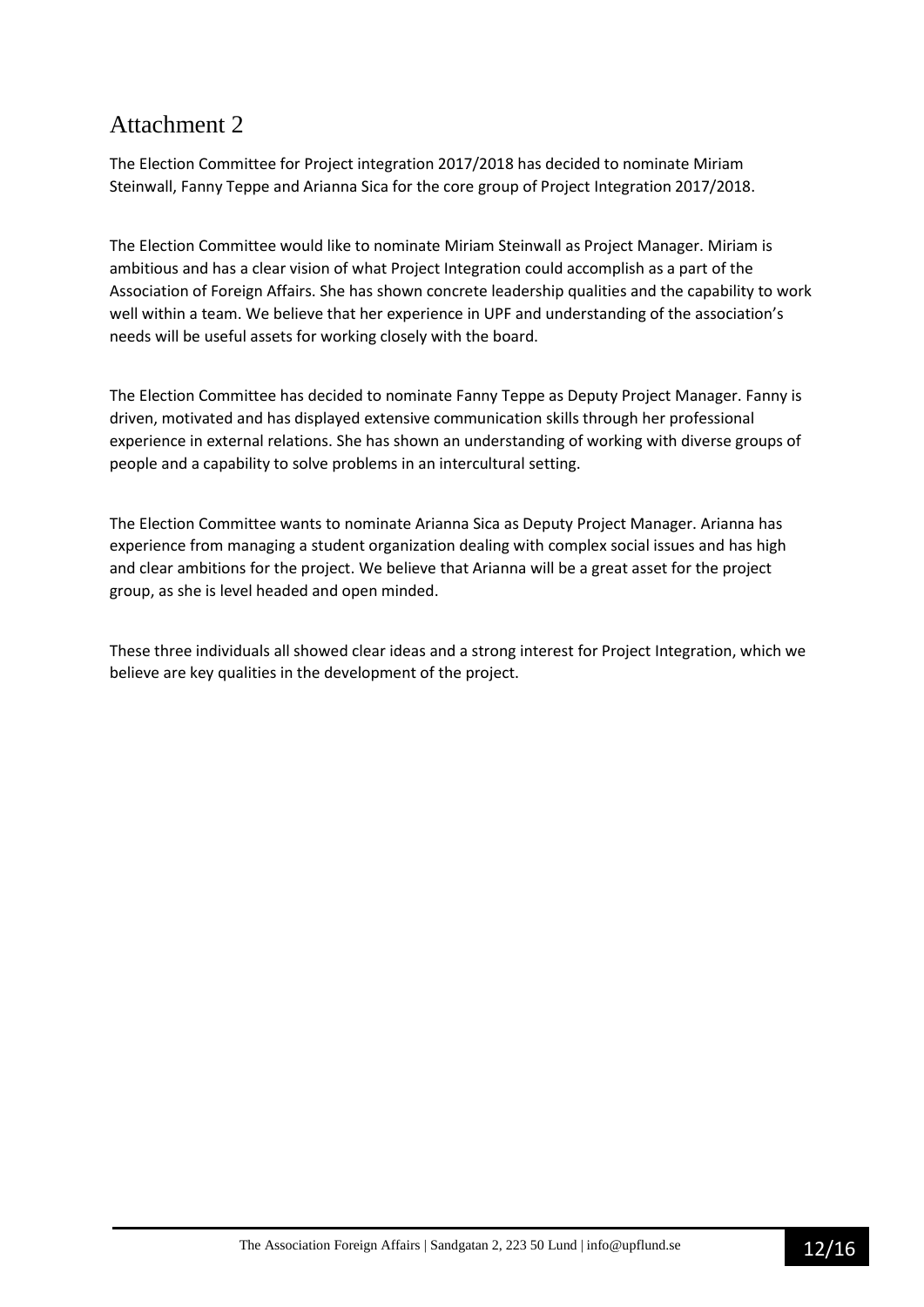9.11.2017

## **UPF Lund Project Suggestion**

**Contact person**: Jiri NAVRATIL (email: navratiljr@gmail.com; tel.: 00420 774 929 296)

**Suggested Name**: Meet, Talk, Change!!!

**Motivation**: Massive use of social media is, as recently having been reported by many experts, connected to a significant side-consequence: people live in their own enclosed social bubbles, meaning they are prevailingly in contact with people with relatively similar background in many senses – should it be age, education or ethnicity. This leads to a loss of sense for what are the motions, crucial concerns etc. in the whole "real" society. Resultingly, it is not uncommon to hear conversations such as "How could they (a certain political party) get so many votes? Who on Earth could cast them a vote?" "I have no idea, I have not met anyone who voted for them." Such dialogues are numerous in many of the created social bubbles, making its members very surprised that there are so many people with a completely different opinion (and possibly enclosed in another social bubble).

**Project description**: In order to acknowledge all (or at least as many as possible) perspectives on crucial socio-political issues of today's world, it is necessary to bring these rather separated social groups together as a starting point for finding effective solutions of these issues, as only policies accepted by most of the society can be successful. Accordingly, this project suggests the UPF to moderate meetings and discussions of individuals with different point of view. The proposed procedure is as follows:

1. UPF announces a topic to discuss. This could be done on monthly basis, i.e. one topic for every month. Alternatively, more topics can be announced for the whole duration of the project or the discussed issue could even be decided by the two individuals who wish to discuss it (see further points). Possible topics are: (dis)advantages of EU membership, quotas for equal presence of both genders in governmental bodies and any other relevant issues.

2. Individuals will announce their interest to participate and make clear their point of view – for instance, for YES or NO questions, everyone interested needs to express the side to which (s)he belongs.

3. UPF then connects (shares their contacts) participants with different views on the discussed issue. This is where the role of UPF in the project is crucial.

4. Then it's up to the two persons how they arrange their meeting. Personal meeting "face-to-face" is preferred, but for example a Skype call is also possible. This enables participants who are not based in Lund to also take part in the project (and that is important, because Lund itself could also be perceived as a social bubble).

5. The individuals are then asked to provide a brief feedback to UPF, including arguments of both sides for their opinions and a possible announcement about finding a joint perspective, or expressing what what the most beneficial from meeting the other side. This can then be published in the webzine and the most interesting cases (i.e. people having part) could be presented in a panel discussion of the issues towards the end of the project in front of the UPF audience.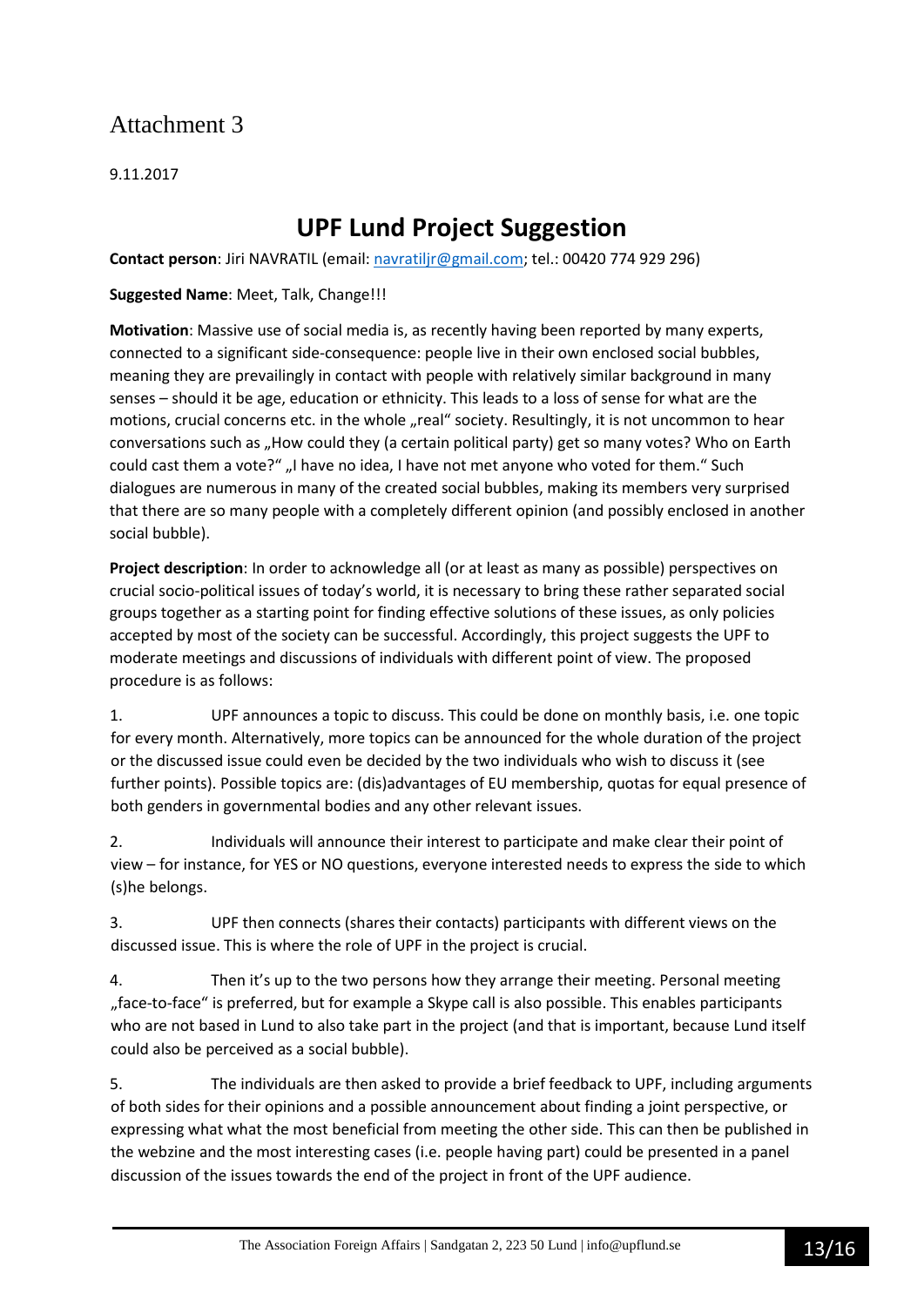It is important to get people outside academia into the project (including all age groups, if possible). The biggest challenge for UPF is thus to spread information about the project so that people not affiliated to LU can take part. Therefore, it is proposed to try to cooperate with Lunds kommun and other kommuns in Skåne to spread news about the project through the communal newspaper, for instance. Academic discussion is important, but it will never bring desired results if not communicated with the general public. Use of social media is of course also anticipated, but they can't be the only way to communicate the project so that it is also reached by people not having e.g. a FB profile. All UPF members would then be kindly asked to inform their surroundings (families, friends etc.) about the project – we have got many international members, communicating certain issues internationally would be really desirable! The two participating people can also be two members of one family, if they do not share a certain opinion on the discussion topic!

And why not to try to make it big? Getting enough people from outside academia will probably not be easy and every case of success could deserve publicity. And despite a seeming risk of commercialization of the project, publicly known people could attract attention of the general public. This would promote UPF in media and also attract more people to participate in the project. I suggest cooperation with the lecture comittee in this respect and inform and try to involve invited lecturers to even personally participate in the project or promote it within e.g. their workplace (their contacts are in completely different social bubble than the bubble of UPF). I believe some of them would be attracted. And why not to try to make it even bigger? There are many celebrities being happily involved in such projects. See what brought Emma Watson's involvement in UN's HeForShe campaign for promoting gender equality – that could be an inspiring example…

I realise this might sound too ambitious, but nothing is reached without ambition. I believe this is also a way for UPF to really make a difference in the issues it is concerned with. Moreover, it connects the UPF world with the outside world. And last but not least, the project brings people together.

**Further questions or comments**: In case of any questions or alterations of the suggested project, feel free to contact me via the contacts provided at the top. There might naturally be alternative parameters of the general idea of this project, so the aforementioned details can of course be changed, if it is found appropriate.

Jiri NAVRATIL, UPF Member (at the time in Berlin)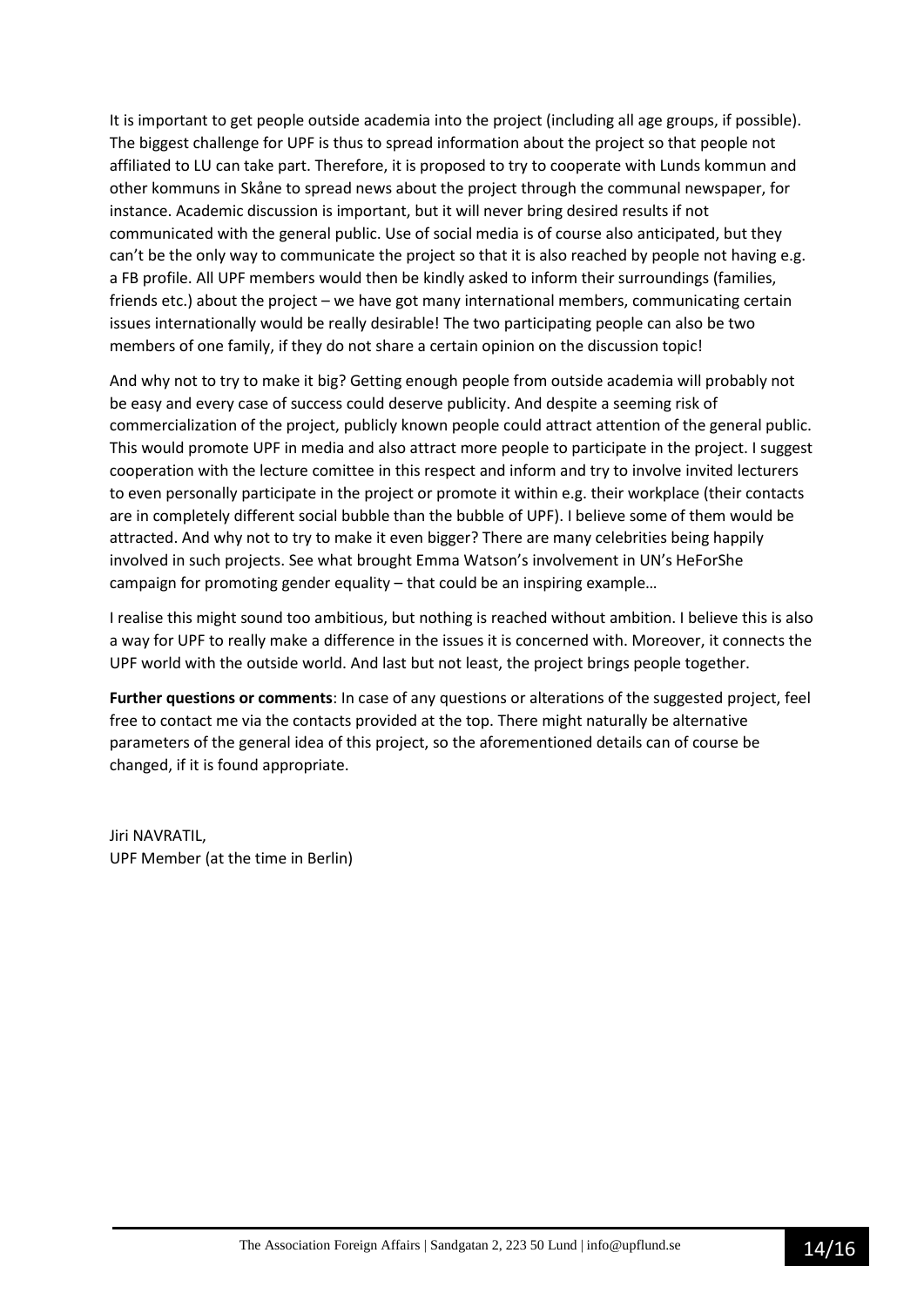

### **Motion about starting up the Senior Collegium**

#### **Background**

The bylaws of UPF regulate how to become a member of the Senior Collegium. However, today this part of the association is not active and has not been for some time. Thus, for old board members or active members of UPF there is no forum through which to maintain an active connection with the association.

To restart the Senior Collegium as the alumni network of UPF could be a potent way of addressing this. It shall also be mentioned that a decision to restart the alumni network was made by the previous board, however not specifically as a project.

There are a few challenges with starting up and maintaining an alumni network.

- $\Box$  Firstly, a decisive effort is needed in order to get things up and running. Naming the restart of the Senior Collegium the project of the year of 17/18 does just that.
- $\Box$  Secondly, creating a strong sense of belonging is essential to make such an initiative successful in the long run.

#### **Purpose**

Restarting the Senior Collegium would give the Association of Foreign Affairs access to the unique resources which an alumni network has the potential to offer.

- Many of the **association's activities could benefit** from this resource. For example, it could help and facilitate lecturers, contacts for travels, mentors, contacts for study visits, guest writers, interview subjects, and so on.
- It can also provide a **large quantity and broad spectra of professional and personal contacts** for any individual UPF alumna and alumnus in their professional lives and careers, while offering a way of keeping in touch with the University and old friends.

The end goal this working year is an alumni event in the end of the spring semester. To get there, the first step will be to reach out to a limited number of alumnis (mainly previous board members) and ask them what they would want from the Network. Based on this we can then work out a more detailed plan and start reaching out to a larger number of potential participants. This survey will also allow us to make detailed estimates on costs but it is reasonable to believe that the bulk of the money, if allocated to the project, would be spent in liaison with the alumni event.